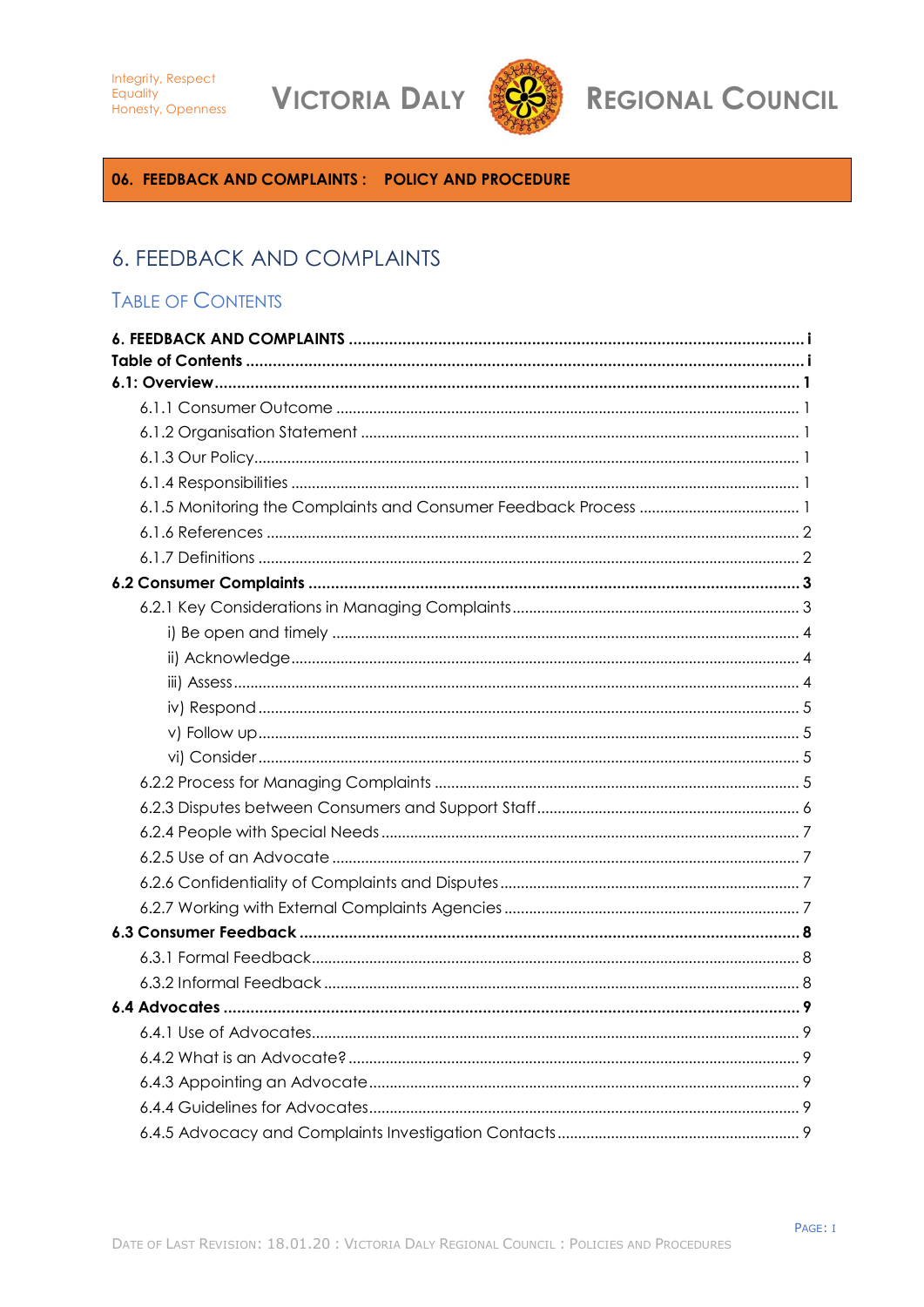# <span id="page-1-0"></span>6.1: OVERVIEW<sup>1</sup>

# <span id="page-1-1"></span>6.1.1 CONSUMER OUTCOME

*"I feel safe and am encouraged and supported to give feedback and make complaints. I am engaged in processes to address my feedback and complaints; and appropriate action is taken."*

### <span id="page-1-2"></span>6.1.2 ORGANISATION STATEMENT<sup>2</sup>

Regular input and feedback from consumers, carers, the workforce and others, is sought and used to inform individual and organisation-wide continuous improvements.

# <span id="page-1-3"></span>6.1.3 OUR POLICY<sup>3</sup>

Victoria Daly Regional Council Home Care:

- Encourages and supports consumers, family, friends, carers and others to provide feedback and make complaints.
- Ensures consumers are made aware of and have access to advocates, language services and other methods of raising and resolving complaints.
- Ensures appropriate action is taken in response to complaints and an open discourse process is used when things go wrong.
- Reviews feedback and complaints and uses them to improve the quality of care and services.

### <span id="page-1-4"></span>6.1.4 RESPONSIBILITIES

- Management develop, maintain, promote and monitor processes and procedures that ensure that consumers are encouraged and supported to make complaints and provide feedback and that these are effectively responded to. Open disclosure is the basis of our approach to managing complaints and feedback.
- Staff follow policies and procedures, participate in development opportunities and encourage and support consumers in making complaints, providing feedback and resolving issues. Staff utilise complaints and feedback to identify ways to improve care and services.
- Consumers and/or their representatives make complaints and provide feedback whenever they feel it is necessary and advise management if the feel they are not encouraged or supported to do so.

# <span id="page-1-5"></span>6.1.5 MONITORING THE COMPLAINTS AND CONSUMER FEEDBACK PROCESS

Feedback and complaints processes and systems are regularly audited as part of our audit program and staff, consumers and other stakeholders are encouraged to provide ongoing feedback on issues and areas where improvements can be made (see 8.3.5 Corporate Calendar and 8.9 Continuous Improvement).

-

<sup>1</sup> Australian Government Department of Health Standard 6: Feedback and Complaints Aged Care Quality Standards June 2018

<sup>2</sup> Ibid

<sup>3</sup> Based on the requirements for Standard 6: Feedback and Complaints Aged Care Quality Standards June 2018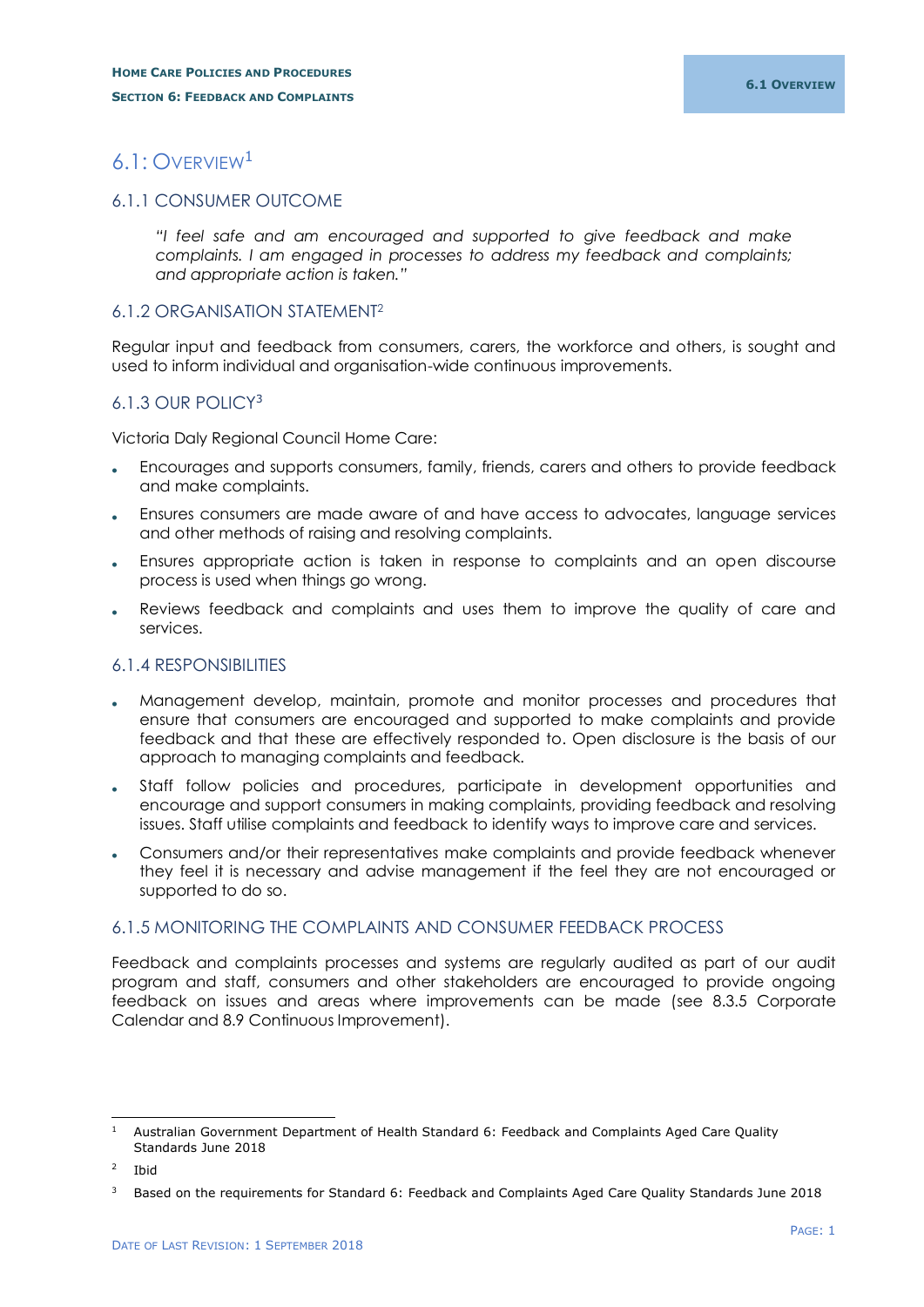# <span id="page-2-0"></span>6.1.6 REFERENCES

- Australian Commission on Safety and Quality in Health Care Australian Open Disclosure [Framework](file:///C:/Users/vdrccsm/AppData/Local/Microsoft/Windows/INetCache/AppData/Local/Microsoft/Windows/INetCache/Content.Outlook/R1L3DI4N/AAA%20Resources/DONE%20Australian-Open-Disclosure-Framework-Feb-2014.pdf) 2013
- Australian Government Aged Care Complaints Commissioner [Better Practice Guide to](https://www.agedcarecomplaints.gov.au/internet/accc/publishing.nsf/Content/better-practice-guide-to-complaints-handling-in-aged-care)  [Complaints Handling in Aged Care Services](https://www.agedcarecomplaints.gov.au/internet/accc/publishing.nsf/Content/better-practice-guide-to-complaints-handling-in-aged-care) 2017
- Australian Government Aged Care Complaints Commissioner [The Complaints Journey](https://www.agedcarecomplaints.gov.au/internet/accc/publishing.nsf/Content/the-complaints-journey) November 2017
- Australian Government Aged Care Complaints Commissioner [The Stages of Complaint](https://www.agedcarecomplaints.gov.au/internet/accc/publishing.nsf/Content/the-stages-of-complaint-handling)  [Handling](https://www.agedcarecomplaints.gov.au/internet/accc/publishing.nsf/Content/the-stages-of-complaint-handling) 2017
- Australian Government Australian Aged Care Quality Agency *Aged Care Quality Standards Draft Guidance - Full suite* 201*8*
- Australian Government Department of Health *Aged Care Quality Standards* June 2018
- Australian Government Department of Health *Charter of Rights and Responsibilities for Home Care* (Effective 27 February 2017).

### <span id="page-2-1"></span>6.1.7 DEFINITIONS

- **1.** Advocate: A person who, with the authority of the consumer, represents the consumer's interests.
- **2.** Complaint: Serious dissatisfaction with the care and services provided.
- **3.** Consumer refers to the consumer and their guardian and/or their representatives nominated by them.
- **4.** Feedback: Positive or negative information regarding care and services that is not serious enough to warrant a complaint.
- **5.** Incident/adverse event: an event or circumstance which could have (near miss) or did lead to unintended and/or unnecessary psychological or physical harm to a consumer that occurs during an episode of care.
- **6.** Open disclosure: An open discussion with a consumer about an incident(s) that resulted in harm to that consumer when receiving care. The elements of open disclosure are an apology or expression of regret (including the word 'sorry), a factual explanation of what happened, an opportunity for the consumer to relate their experience, and an explanation of the steps being taken to manage the event and prevent recurrence. Open disclosure is a discussion and an exchange of information that may take place over several meetings.<sup>4</sup>
- **7.** Support Worker refers to unregulated healthcare workers.
- **8.** Support Staff refers to all staff involved in delivering services and care to consumers.

-

<sup>4</sup> Australian Commission on Safety and Quality in [Health Care Australian Open Disclosure Framework](file:///C:/Users/vdrccsm/AppData/Local/Microsoft/Windows/INetCache/AppData/Local/Microsoft/Windows/INetCache/Content.Outlook/R1L3DI4N/AAA%20Resources/DONE%20Australian-Open-Disclosure-Framework-Feb-2014.pdf) 2013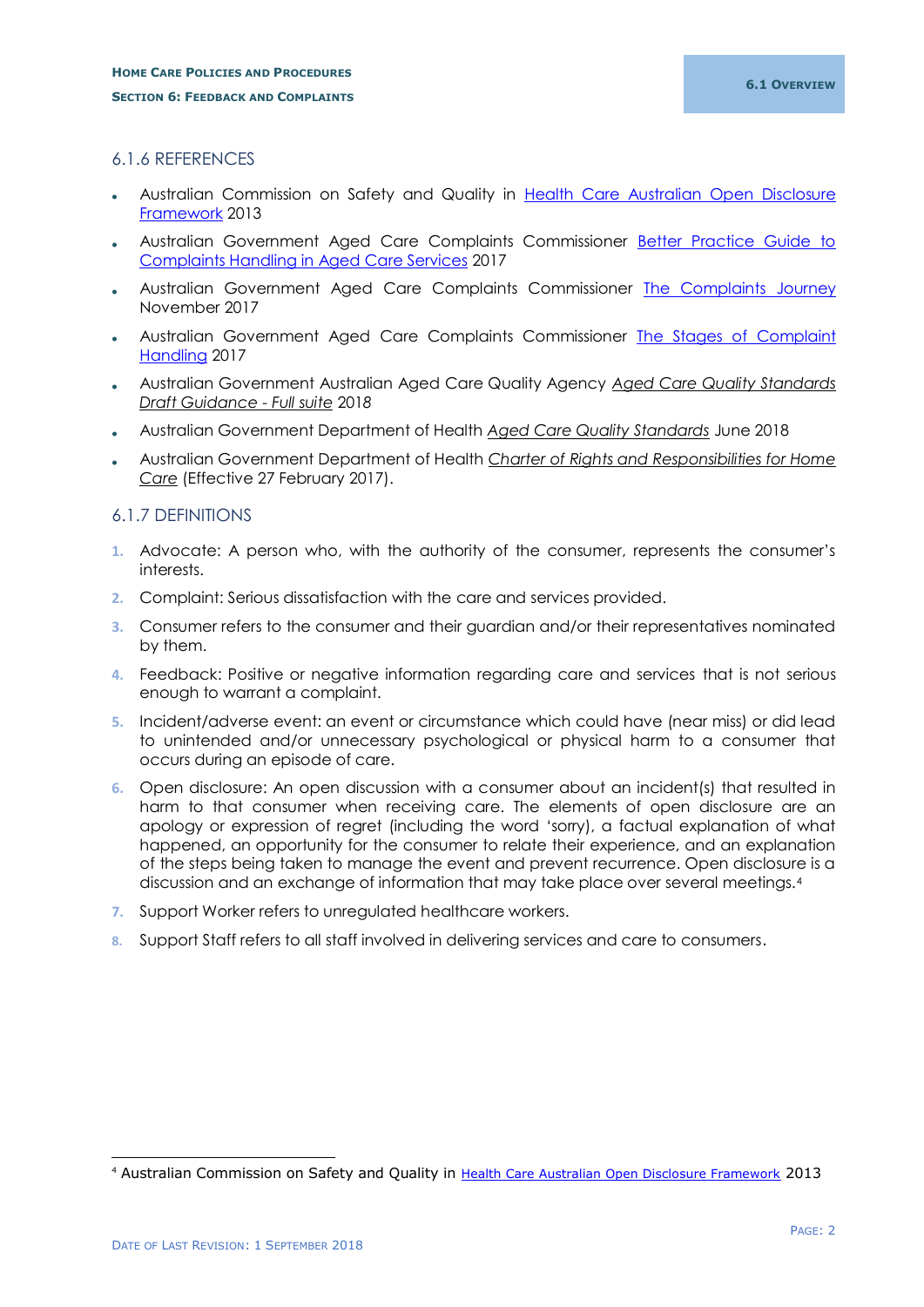# <span id="page-3-0"></span>6.2 CONSUMER COMPLAINTS

Consumers (including family, friends and others) are encouraged to express their complaints to enable us to improve the quality of our support. We utilise the Better Practice Guide to Complaints Handling in Aged Care Services<sup>5</sup> to guide our management of complaints and the Complaints Journey<sup>6</sup> card to ensure staff understand the complaints process from the consumers' perspective. We have adopted the Australian Open Disclosure Framework<sup>7</sup> principles and processes to support the effective and inclusive management of complaints (including complaints that may be a result of an adverse event or incident related to care and services).

Consumers are made aware and encouraged to make a complaint if they are not happy with something in Victoria Daly Regional Council Home Care. , in the service commencement visit and through the Consumer Handbook and verbally as required, of their right to complain without fear of retribution, the complaints process and their right to use an advocate in making a complaint. <sup>8</sup> This information is explained to consumers at the time of assessment, review and when they wish to make a complaint.

Consumers can expect complaints to be dealt with fairly, with transparency and promptly and for staff to take steps to ensure that consumers feel comfortable to continue accessing the service after making a complaint. <sup>9</sup>

All complaints are reviewed by the Improvement Committee to identify improvements to services and processes which underpin all of our services and operations (see 8.9.6 Continuous Improvement Forms/ii) Consumer complaint form). Our complaints handling approach reflects our vision, objectives and philosophy outlined in Section 1: Corporate Governance.

All staff involved with consumers receive information on their responsibility to encourage and support consumers to make complaints and to support them through the complaints process.

Consumers are encouraged to talk to us before raising a complaint with an external complaint agency, but consumers can choose to raise their complaint with an external agency at any time. Details of external complaints agencies are detailed in 6.4 Advocates.

# <span id="page-3-1"></span>6.2.1 KEY CONSIDERATIONS IN MANAGING COMPLAINTS

Victoria Daly Regional Council Home Care adopts the following principles, from the Aged Care Complaints Commissioner, in managing complaints<sup>10</sup> and the Open Disclosure Principles. If an open disclosure meeting is to be held, the Manager will prepare and conduct the meeting/s with the consumer/representative. We consider these principles in the management of complaints and open disclosure meetings (where an adverse event may have occurred with harm or potential harm to consumers is evident). The specific details of how complaints are managed are included in Table 6.2.1 Complaints Management Process.

 $5<sup>1</sup>$ <sup>5</sup> Australian Government Aged Care Complaints Commissioner [Better Practice Guide to Complaints Handling in](https://www.agedcarecomplaints.gov.au/internet/accc/publishing.nsf/Content/better-practice-guide-to-complaints-handling-in-aged-care)  [Aged Care Services](https://www.agedcarecomplaints.gov.au/internet/accc/publishing.nsf/Content/better-practice-guide-to-complaints-handling-in-aged-care) 2017

<sup>&</sup>lt;sup>6</sup> Australian Government Aged Care Complaints Commissioner [The Complaints Journey](https://www.agedcarecomplaints.gov.au/internet/accc/publishing.nsf/Content/the-complaints-journey) November 2017

<sup>7</sup> Australian Commission on Safety and Quality in Health Care [Australian Open Disclosure Framework](file:///C:/Users/vdrccsm/AppData/Local/Microsoft/Windows/INetCache/AppData/Local/Microsoft/Windows/INetCache/Content.Outlook/R1L3DI4N/AAA%20Resources/Open-disclosure-principles-elements-and-process.doc) 2013

<sup>8</sup> Australian Government Department of Health Charter of Rights and Responsibilities for Home Care (Effective 27 February 2017

<sup>9</sup> Australian Government Aged Care Complaints Commissioner [The Complaints Journey](https://www.agedcarecomplaints.gov.au/internet/accc/publishing.nsf/Content/the-complaints-journey) November 2017

<sup>&</sup>lt;sup>10</sup> Australian Government Aged Care Complaints Commissioner [The Stages of Complaint Handling](https://www.agedcarecomplaints.gov.au/internet/accc/publishing.nsf/Content/the-stages-of-complaint-handling) 2017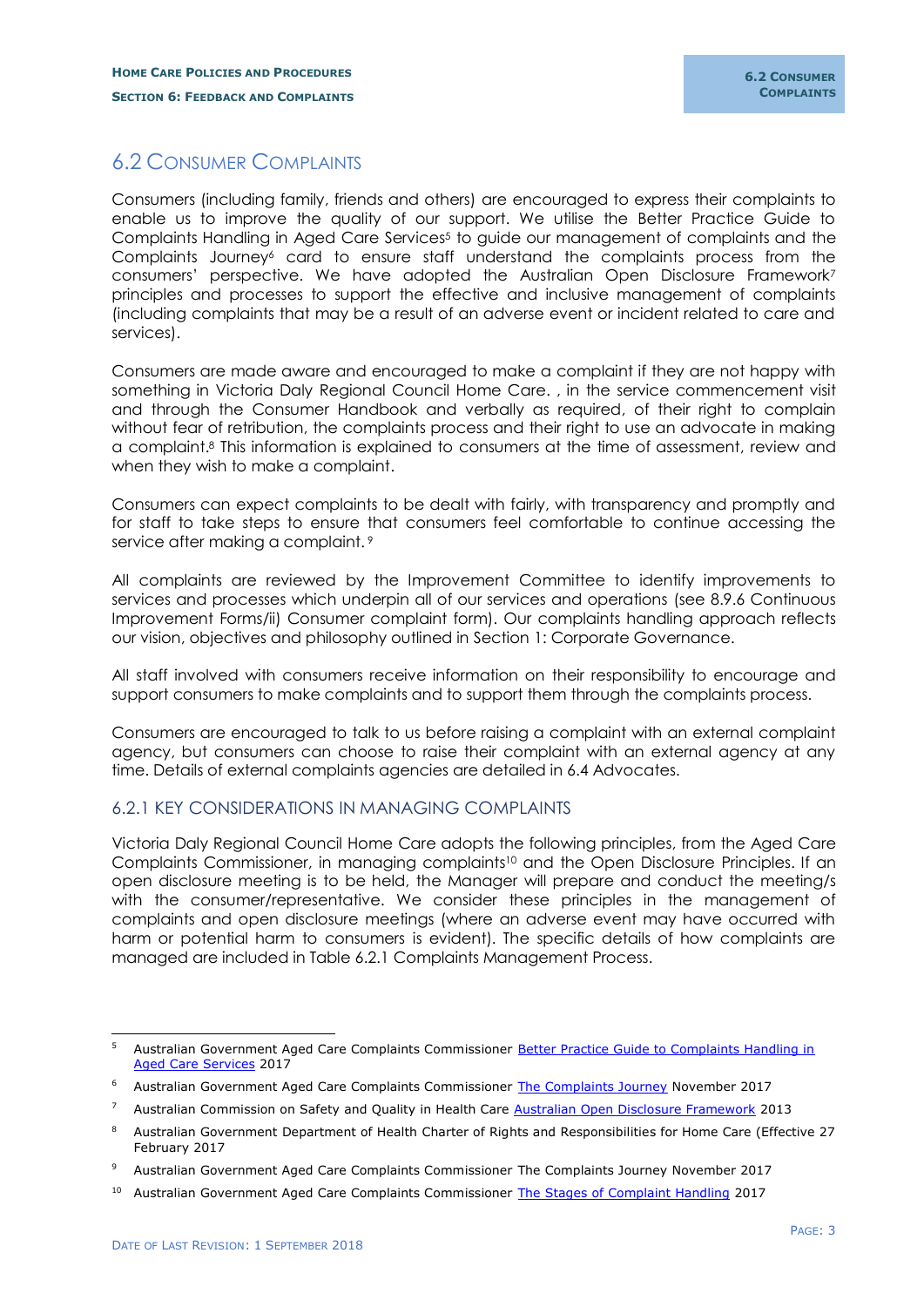#### <span id="page-4-0"></span>i) Be open and timely

If things go wrong in the provision of care and services to a consumer (including adverse events or incidents) we communicate and provide timely information in a timely, open and honest manner. We provide ongoing information until the complaint or issue is resolved.

#### <span id="page-4-1"></span>ii) Acknowledge

The person managing the complaint will:

- Acknowledge all complaints quickly.
- Repeat what you've heard in your own words. This creates a shared understanding and establishes empathy.
- Express regret using the words 'I/we are sorry', but do not admit liability or apportion blame.
- Tell the complainant what happens next with their complaint and provide contact details for the staff member handling the complaint.
- Reassure all parties that confidentiality is respected.
- Give an estimate of how long the process may take.
- Invite those involved to participate in the resolution process; engage the consumer.
- Complaints that are straightforward with low risk can be resolved on first contact.

#### <span id="page-4-2"></span>iii) Assess

- Assess the complaint and prioritise against other complaints the service is handling.
- Clarify the concerns and issues raised by the complainant.
- Determine the level of risk to the consumer, other consumers and the service.
- Ask the consumer and complainant how they would like to see the complaint resolved.
- Show a positive, professional attitude and thank the complainant for bringing the matter to your attention.
- Plan (if required)
	- o Consider the best way to resolve the complaint (e.g. conciliation with the complainant or investigation).
	- o Prepare a short-written plan of how the complaint is to be managed and any information to be collected.
	- o Focus attention on the issue to be investigated.
	- o Remain flexible and adjust as required
	- o Investigate (if required)
		- o Gather relevant information to resolve the complaint.
		- o A fair investigation is impartial, confidential, transparent and timely.
		- o Keep written notes of discussions.
		- o Allow complainants to present their point of view.

An effective complaint handling process is fair, accessible, responsive, efficient and contributes to ongoing quality improvement in service delivery.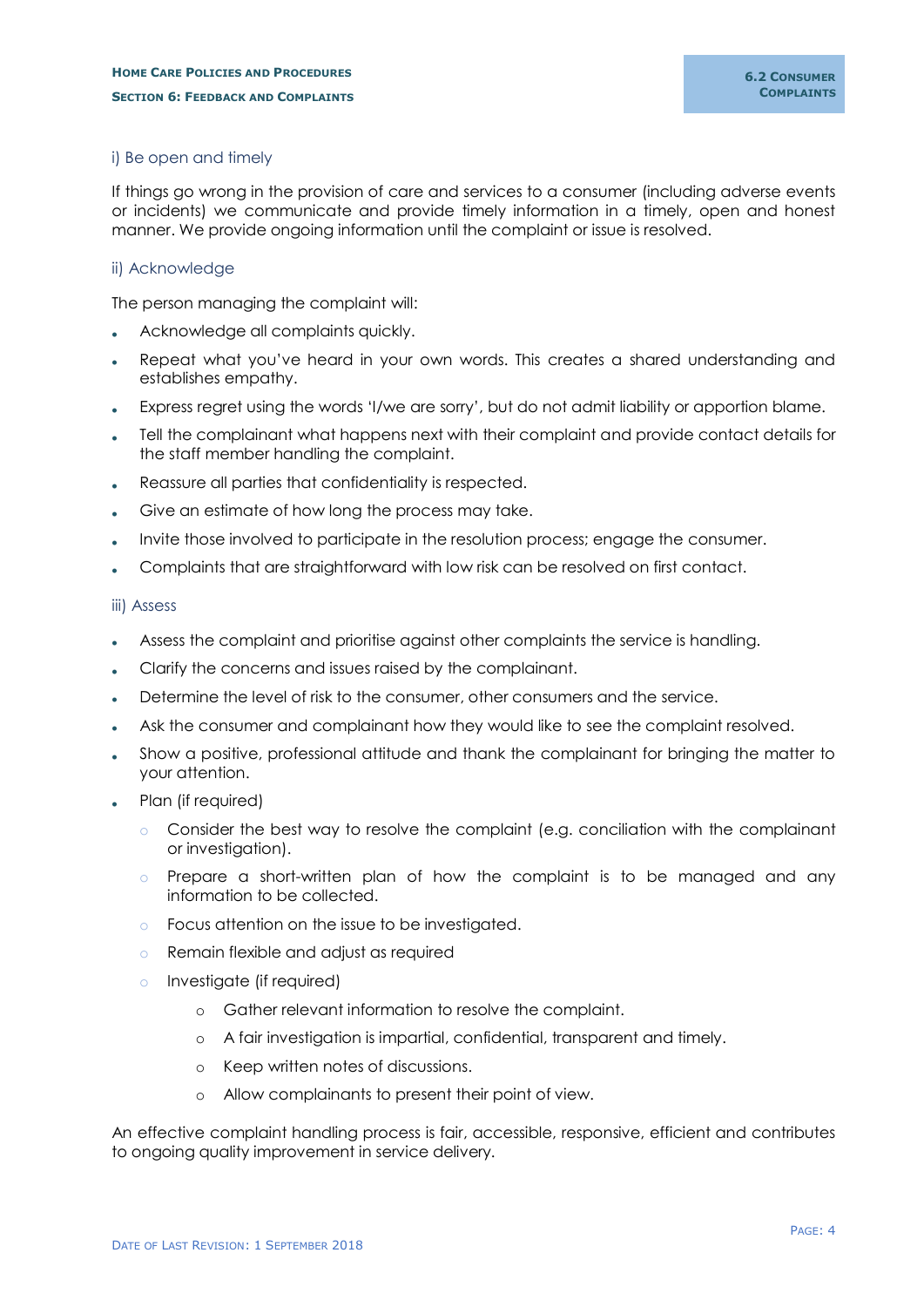#### <span id="page-5-0"></span>iv) Respond

- Apologise using the words 'I/we are sorry'. It can improve your relationship with the complainant.
- Respond to the complainant with a clear decision and explain your reason for the decision.
- Written responses may be more suitable for complex matters.
- Communicate outcomes promptly.
- Recognise that it may take several meetings to come to resolution.

#### <span id="page-5-1"></span>v) Follow up

- Check if complainant is satisfied with the resolution.
- Ask complainants for feedback.
- Outline alternative options available to the complainant.
- Reviews should be carried out by staff who haven't been previously involved.
- Complaints are evaluated and discussed at the relevant committee eg improvement, clinical governance meeting (with consideration to confidentiality).

#### <span id="page-5-2"></span>vi) Consider

- Evaluate the outcome for the complainant; ask yourself/the team (and document):
	- o Are there issues or problems which could be repeated?
	- o Was there a delay in resolving the complaint?
	- o Can procedures and policies be reviewed to improve the complaints process?

Regular contact with the complainant should be maintained throughout the process. It's important to keep the complainant informed if their issue is taking longer to resolve than first advised.

# <span id="page-5-3"></span>6.2.2 PROCESS FOR MANAGING COMPLAINTS

#### *Table 6.2.1 Complaints Management Process*

| <b>Step</b> |                                                                                                                                                                                                                                                                                                                           | <b>Timeline</b>                                  |  |  |
|-------------|---------------------------------------------------------------------------------------------------------------------------------------------------------------------------------------------------------------------------------------------------------------------------------------------------------------------------|--------------------------------------------------|--|--|
| 1.          | A complaint is received via support staff or directly from a<br>consumer/representative via letter, email, face to face or telephone                                                                                                                                                                                      |                                                  |  |  |
| 2.          | A Consumer Complaint Form is created by the person receiving the<br>complaint and the complaint is reported to their Team Leader                                                                                                                                                                                          |                                                  |  |  |
|             | In face to face or telephone contact the person receiving the<br>complaint encourages the person and assures them it is OK to make<br>the complaint, that it is taken seriously and that it helps us improve our<br>care and services. With written complaints the consumer is contacted<br>by telephone or face to face. | On day complaint is received                     |  |  |
| з.          | The complaint is reviewed by the Team Leader and relevant<br>information and proposed action is recorded.                                                                                                                                                                                                                 | Within 2 working days of receipt of<br>complaint |  |  |
| 4.          | The Team Leader contacts (by telephone or letter) the consumer to<br>advise:                                                                                                                                                                                                                                              | Within 2 working days of receipt of<br>complaint |  |  |
|             | the complaint is being assessed<br>$\circ$                                                                                                                                                                                                                                                                                |                                                  |  |  |
|             | the process that is followed including confidentiality<br>$\circ$                                                                                                                                                                                                                                                         |                                                  |  |  |
|             | the timeline                                                                                                                                                                                                                                                                                                              |                                                  |  |  |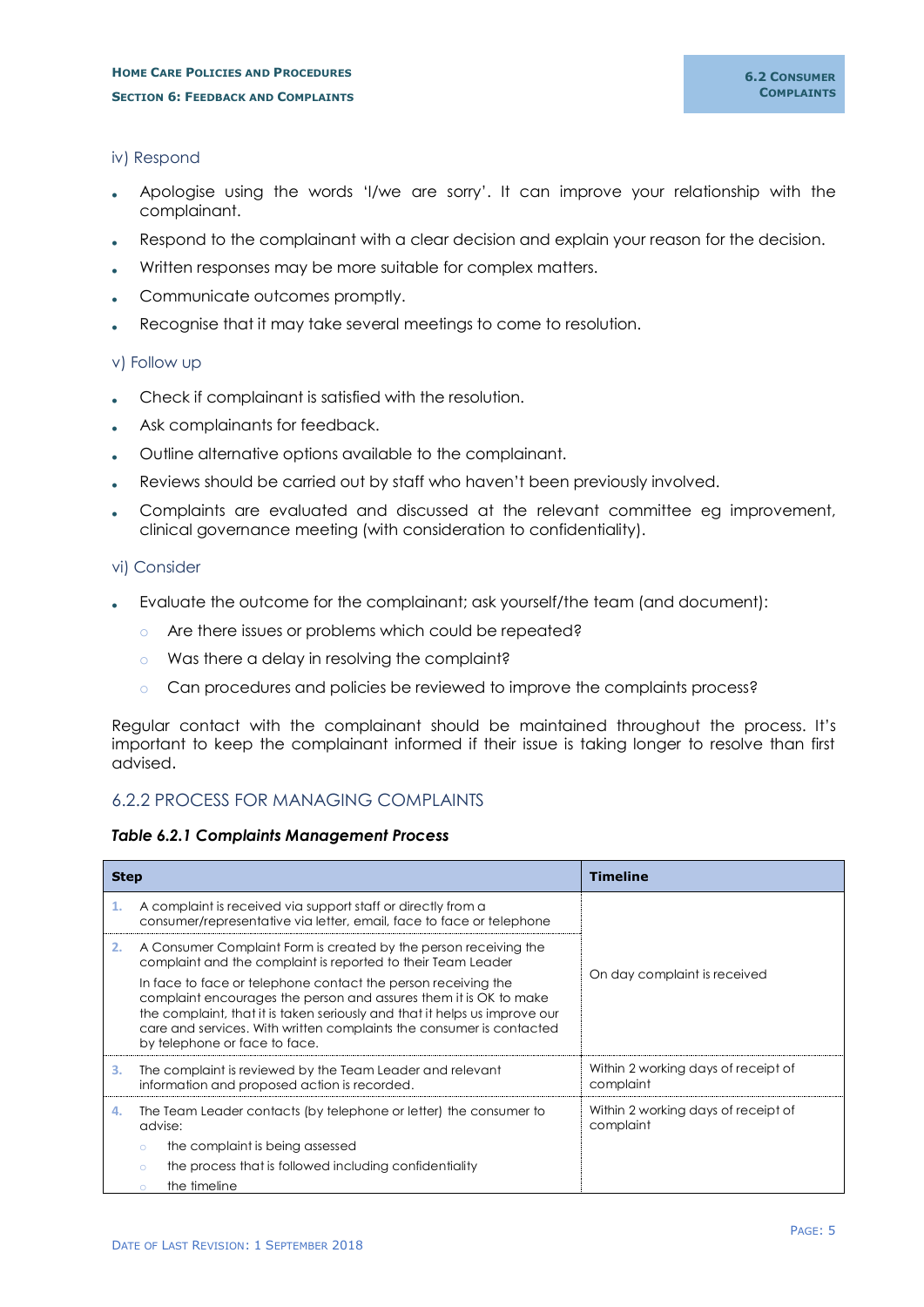#### **HOME CARE POLICIES AND PROCEDURES**

#### **SECTION 6: FEEDBACK AND COMPLAINTS**

| <b>Step</b> |                                                                                                                                                                                                                                                                                                                                                                                                                                                                                                                                                                                                  | <b>Timeline</b>                                   |  |  |  |
|-------------|--------------------------------------------------------------------------------------------------------------------------------------------------------------------------------------------------------------------------------------------------------------------------------------------------------------------------------------------------------------------------------------------------------------------------------------------------------------------------------------------------------------------------------------------------------------------------------------------------|---------------------------------------------------|--|--|--|
|             | their right to an advocate and advocacy agency support (see 6.4<br>$\circ$<br>Advocates)<br>who their contact person is and details on how to contact them<br>$\circ$<br>and                                                                                                                                                                                                                                                                                                                                                                                                                     |                                                   |  |  |  |
| 5.          | when they will be contacted again.<br>$\circ$<br>The Team Leader forwards the complaint to the Coordinator                                                                                                                                                                                                                                                                                                                                                                                                                                                                                       | Within 5 working days of receipt of               |  |  |  |
|             |                                                                                                                                                                                                                                                                                                                                                                                                                                                                                                                                                                                                  | complaint                                         |  |  |  |
| 6.          | The Coordinator reviews the complaint and decides the action to be<br>Within 10 working days of receipt of<br>taken and who takes it and a plan for resolution<br>complaint                                                                                                                                                                                                                                                                                                                                                                                                                      |                                                   |  |  |  |
| 7.          | The Coordinator forwards the complaint to the Manager                                                                                                                                                                                                                                                                                                                                                                                                                                                                                                                                            |                                                   |  |  |  |
| 8.          | The Manager is updated about the progress to action the complaint at<br>the next Manager Coordinator Meeting and the proposed action/plan<br>is agreed. Investigation principles include: impartiality, confidentiality,<br>transparency and timeliness. Meetings are held with the complainant if<br>necessary.                                                                                                                                                                                                                                                                                 |                                                   |  |  |  |
| 9.          | Action is carried out including providing an apology to the<br>Within 15 working days of receipt of<br>complainant. Person/s affected by the complaint are fully informed of<br>complaint<br>all facts and given the opportunity to provide further information and<br>contribute to the solutions.                                                                                                                                                                                                                                                                                              |                                                   |  |  |  |
|             | 10. The consumer is advised of the actions taken to address the issues<br>raised and the outcome of the complaint in a letter                                                                                                                                                                                                                                                                                                                                                                                                                                                                    |                                                   |  |  |  |
|             | 11. If the consumer is not satisfied with the outcome they are advised of the<br>complaints appeal process (see 6.4 Advocates).                                                                                                                                                                                                                                                                                                                                                                                                                                                                  |                                                   |  |  |  |
|             | 12. If the consumer wishes to appeal, the complaint is reviewed by the<br>Manager, whose decision is final                                                                                                                                                                                                                                                                                                                                                                                                                                                                                       |                                                   |  |  |  |
|             | 13. The consumer is advised of the Manager's decision and of their option<br>to go to an advocacy agency (see 6.4 Advocates).                                                                                                                                                                                                                                                                                                                                                                                                                                                                    |                                                   |  |  |  |
|             | 14. When the complaint is finalised a staff person is identified by the Team<br>Leader and/or Coordinator to make sure that the consumer feels<br>comfortable to continue accessing the service and to obtain feedback<br>on the complaints procedure. The complaint is then closed out<br>following evaluation of the complaint. Evaluation includes<br>documentation of the actions taken, the satisfaction of the<br>complainant with the outcome and validation that appropriate<br>education, training and staff support processes have been<br>implemented to prevent the issue recurring. | Within 25 working days of receipt of<br>complaint |  |  |  |

# <span id="page-6-0"></span>6.2.3 DISPUTES BETWEEN CONSUMERS AND SUPPORT STAFF

Victoria Daly Regional Council Home Care support staff are required to report immediately to their Team Leader any dispute with consumers, regardless of how small. Disputes are reported verbally in the first instance. The Team Leader then decides:

- Whether the consumer should be contacted
- . If a written report is required
- The format of the report
- Any other action to resolve the dispute as early as possible.

The Team Leader may offer the consumer the opportunity to make a formal complaint. If the consumer accepts this offer the Team Leader completes a Consumer Complaint Form with them and the complaints process is followed.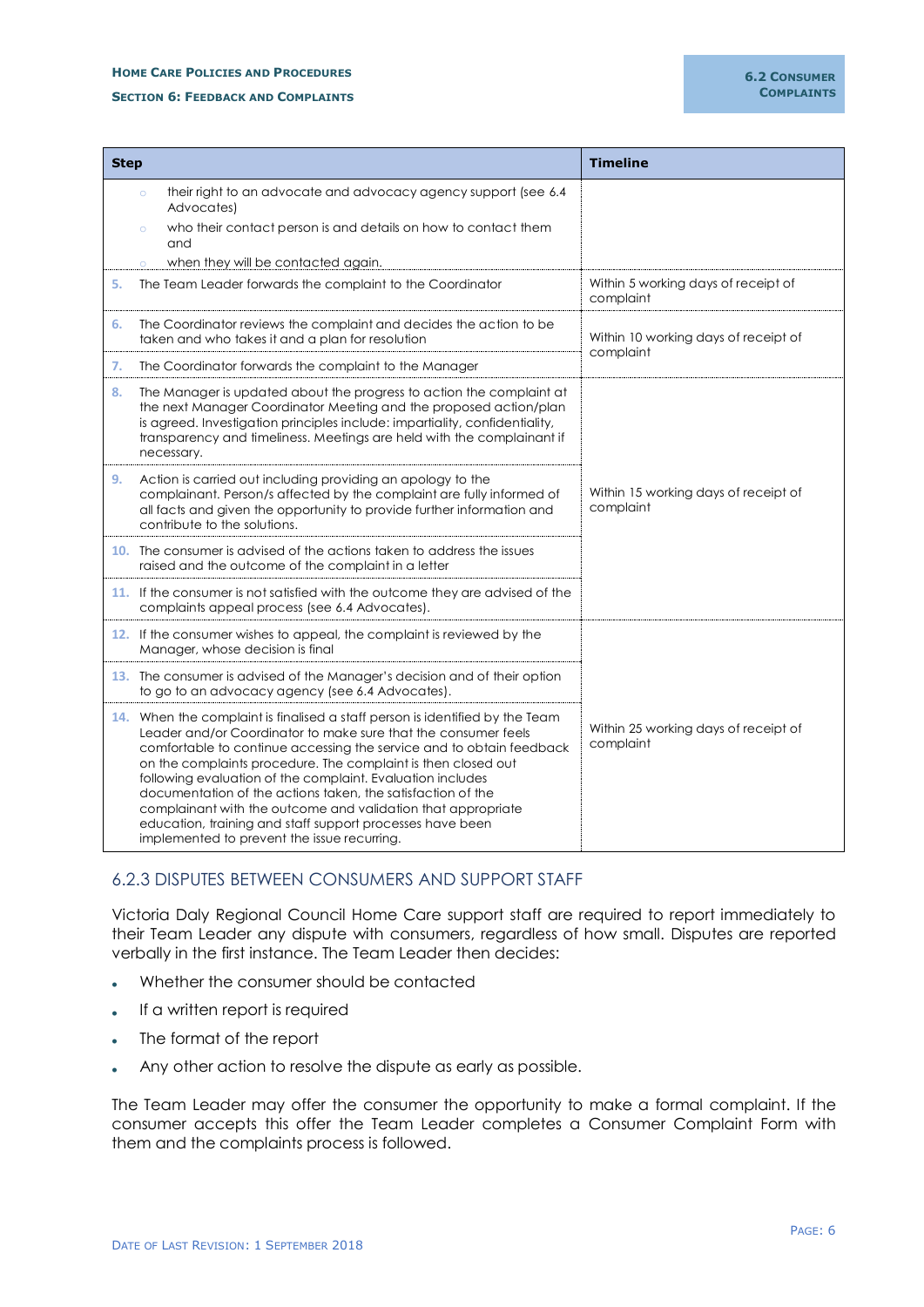# <span id="page-7-0"></span>6.2.4 PEOPLE WITH SPECIAL NEEDS

Where consumers may have special needs, such as people from culturally and linguistically diverse (CALD) backgrounds or Aboriginal and Torres Strait Islander people, the Team Leader and Coordinator ensure that any cultural aspects are considered when reviewing a complaint or dispute and ensures the person feels comfortable in discussing a dispute. The presence of a family member or friend or the support of an interpreter may be required.

Where we can, we use the resources on the Aged Care Complaints Commissioner website<sup>11</sup> to provide information in simple language or in the language of the consumer.

We also ensure that any actions, interventions or referrals are appropriate to people from special needs groups. This may require the involvement of organisations with expertise in special needs groups either in providing advice or assisting in actions.

# <span id="page-7-1"></span>6.2.5 USE OF AN ADVOCATE

Consumers are advised in the Consumer Handbook and verbally at the time they indicate they have a complaint that they can use an advocate or external agency at any point in the complaint process or if they feel their feedback or complaint was not satisfactorily resolved. We provide the consumer with a list of agencies and assist them and support them to make contact as required.

Agencies that consumers can lodge a complaint with or provide advocacy services are detailed in 6.4: Advocates.

### <span id="page-7-2"></span>6.2.6 CONFIDENTIALITY OF COMPLAINTS AND DISPUTES

As far as possible, the fact that a consumer has lodged a complaint and the details of that complaint are kept confidential amongst staff directly concerned with its resolution. The consumer's permission is obtained prior to any information being given to other parties that it may be desirable to involve in order to satisfactorily resolve the complaint or dispute. Complaints that are sensitive in nature are managed by the Manager.

### <span id="page-7-3"></span>6.2.7 WORKING WITH EXTERNAL COMPLAINTS AGENCIES

If we receive a request to provide information or input from an external complaints/advocacy agency we provide relevant information as requested. Information provided to external agencies is documented in a complaint form, detailing the information provided and any relevant documentation and filed by the Manager. If we are provided with a direction from the Aged Care Complaints Commissioner, we follow that direction and keep a record of the actions taken on the complaint form/file.

-

<sup>&</sup>lt;sup>11</sup> Australian Government Aged Care Complaints Commissioner [Website](https://www.agedcarecomplaints.gov.au/internet/accc/publishing.nsf/Content/Home)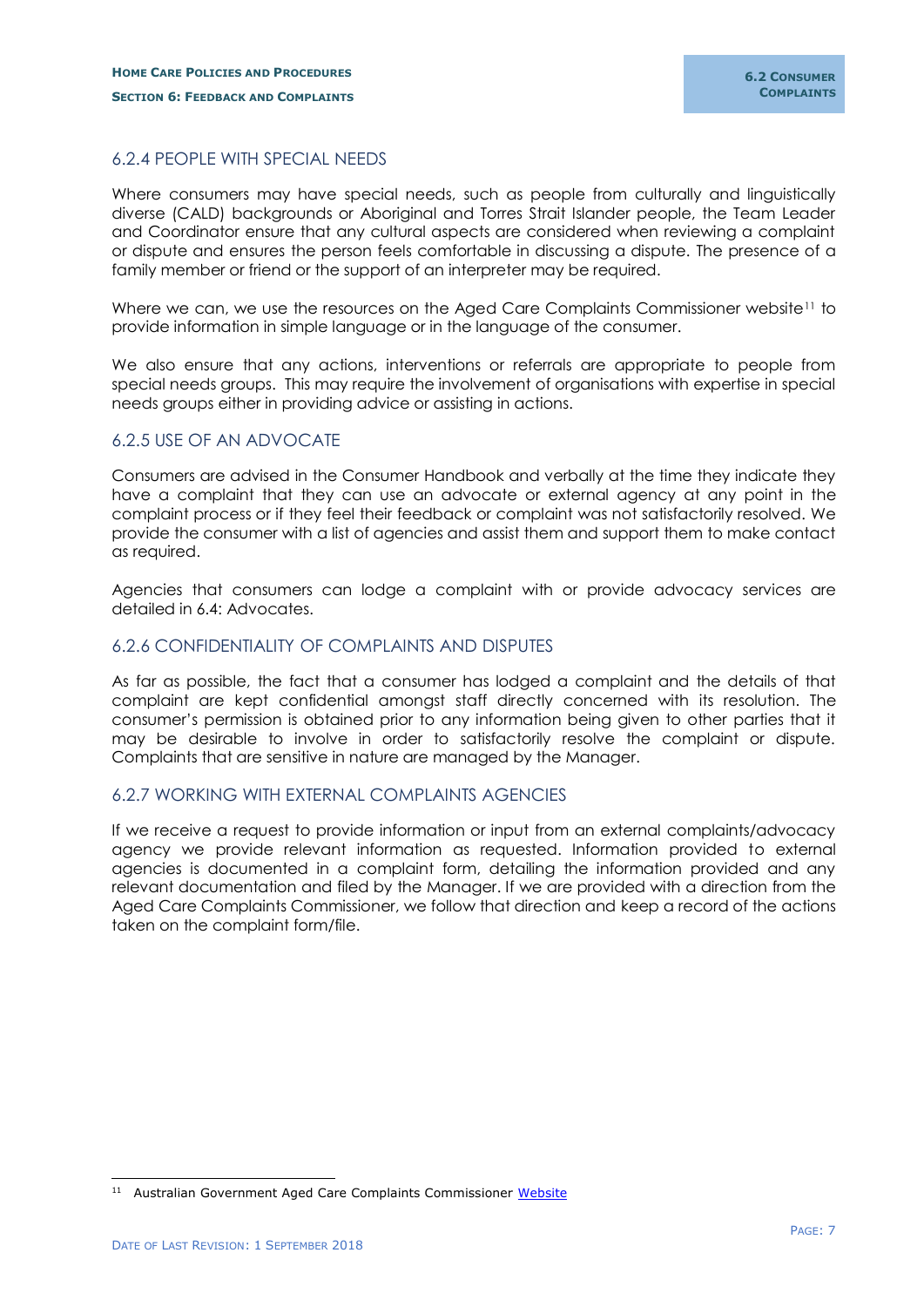# <span id="page-8-0"></span>6.3 CONSUMER FEEDBACK

Feedback can be positive and negative. Negative feedback is defined as minor dissatisfaction or a minor issue that can be easily resolved and/or the consumer does not want to make a formal complaint. For example, feedback on an occasion of late service provision or dissatisfaction with a provided meal. Positive feedback is a compliment or praise regarding service delivery, staff or the organisation. Feedback can be formal or informal.

# <span id="page-8-1"></span>6.3.1 FORMAL FEEDBACK

Formal feedback is given with the intention of providing feedback such as a consumer completing a Tell Us What You Think form or specifically informing a staff person about their dissatisfaction with day centre activities.

When feedback is not written on a Tell Us What You Think form the staff person receiving it completes a form and attaches any documentation. The procedure outlined in 8.9.6 Continuous Improvement Forms/(i) Tell Us What You Think Form is followed.

### <span id="page-8-2"></span>6.3.2 INFORMAL FEEDBACK

Informal feedback is made in the course of interaction, for example, a consumer mentioning to the bus driver that the outing location was unsatisfactory.

Informal feedback is recorded by the staff person on a Tell Us What You Think form. The procedure is outlined in 8.9 Continuous Improvement (see 8.9 Continuous Improvement Forms Forms/i) Tell us what you think form.)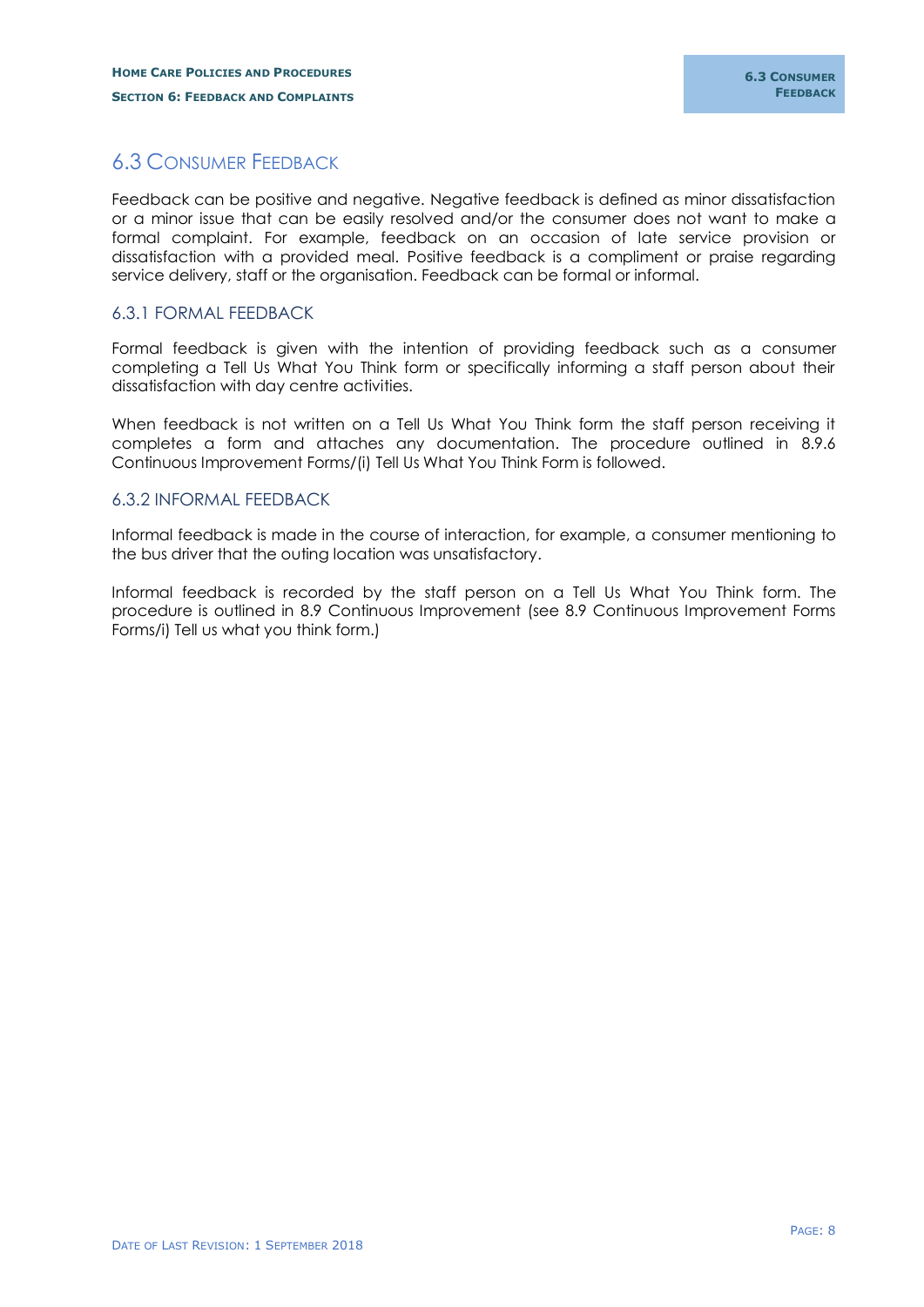# <span id="page-9-0"></span>6.4 ADVOCATES

# <span id="page-9-1"></span>6.4.1 USE OF ADVOCATES

Consumers have a right to use an advocate of their choice to negotiate on their behalf. This may be a family member, friend or advocacy service.

Advocates are accepted by Victoria Daly Regional Council Home Care as representing the interests of the consumer.

Information on the use of an advocate is included in the Consumer Handbook and is explained at entry to the service, assessments and reviews; our organisation reiterates to the consumer/ representative the local advocacy services available and respect the consumer's choice of advocate. We also recognise that consumers may choose a family member, friend or other person to advocate on their behalf.

Staff ensure consumers are aware of their right to use an advocate, and remind them of this option whenever appropriate including if a complaint is lodged.

# <span id="page-9-2"></span>6.4.2 WHAT IS AN ADVOCATE?

An advocate is a person who, with the authority of the consumer, represents the consumer's interests.

Advocates may be used during assessments, reviews, complaints, open disclosure meetings or for any other communication between the consumer and Victoria Daly Regional Council Home Care.

# <span id="page-9-3"></span>6.4.3 APPOINTING AN ADVOCATE

Consumers wishing to appoint an advocate inform our organisation in writing of the name of the person they wish for their advocate using the Authority to Act as an Advocate form.

Consumers can change their advocate at any time and inform us in writing using an Authority to Act as an Advocate form. If a consumer has difficulty in completing the form due to language or literacy, our staff assist them or refer them to an advocacy agency to assist. Our organisation assists and supports people with special needs to access an advocate of their choice by providing whatever support is required.

Completed authority forms are kept in the consumer's record and noted in the Consumer Management System.

# <span id="page-9-4"></span>6.4.4 GUIDELINES FOR ADVOCATES

Guidelines for advocates are detailed in the Authority to Act as an Advocate form; this is given to the consumer and explained to them if they wish to appoint an advocate.

#### <span id="page-9-5"></span>6.4.5 ADVOCACY AND COMPLAINTS INVESTIGATION CONTACTS

Services that may advocate on behalf of consumers (depending on the issue) or provide advocacy support to consumers are shown in Table 6.4.1 Advocacy and Complaints Investigation Contacts.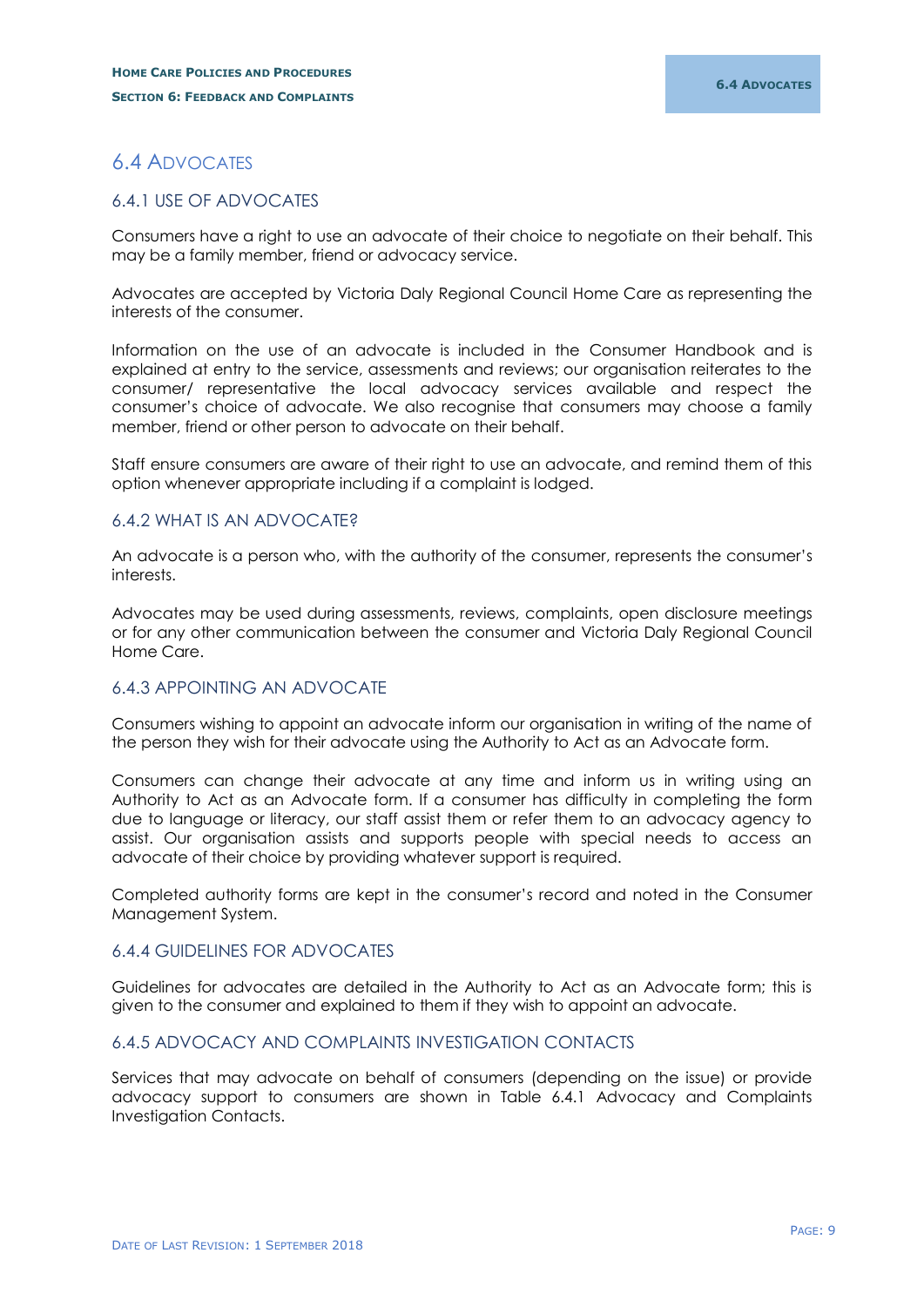| Agency                                                                                                                                                                                                                                                                                                            | <b>Contact details</b>                                                                                                                                                                                                                               |  |  |
|-------------------------------------------------------------------------------------------------------------------------------------------------------------------------------------------------------------------------------------------------------------------------------------------------------------------|------------------------------------------------------------------------------------------------------------------------------------------------------------------------------------------------------------------------------------------------------|--|--|
| Advocare<br>Unit 1, Byblos House<br>190 Abernethy Road<br>Belmont WA 6104<br><b>Aged Care Complaints</b><br>Commissioner                                                                                                                                                                                          | Freecall:1800 655 566 (Country Callers)<br>Web:<br>www.advocare.org.au<br>Ph:<br>(08) 9479 7566 (Metro)<br>(08) 9479 7599<br>Fax:<br>Email:<br>rights@advocare.org.au<br>Ph:<br>1800 550 552<br>Email:<br>http://agedcarecomplaints.govspace.gov.au/ |  |  |
| (Home Care Packages and<br>Commonwealth Home<br>Support Programme<br>services)<br>GPO Box 9848<br>In your Capital City<br>8.30 am-5.00 pm weekdays,<br>10.00 am-5.00 pm AEST<br>weekends and public<br>holidays. After hours calls<br>will be returned as quickly<br>as possible.                                 |                                                                                                                                                                                                                                                      |  |  |
| <b>Carers WA</b><br>182 Lord Street<br>Perth WA 6000                                                                                                                                                                                                                                                              | Ph:<br>(08) 9444 5922<br>Fax:<br>(08) 9444 8966<br>Freecall: 1800 242 636 (24 Hour)<br>1300 CARERS (227377)<br>Web:<br>http://www.carerswa.asn.au/                                                                                                   |  |  |
| <b>Disability Services</b><br>Commission<br>146-160 Colin Street,<br>West Perth WA 6005                                                                                                                                                                                                                           | Ph:<br>(08) 9426 9200 (General enquiries)<br>Fax:<br>(08) 9226 2306<br>TTY:<br>(08) 9426 9315<br>Freecall: 1800 998 214 (Country callers)<br>Email:<br>dsc@dsc.wa.gov.au<br>Web:<br>www.disability.wa.gov.au/                                        |  |  |
| <b>Health Consumers' Council</b><br>WA (Inc)<br>GPO Box C134<br>PERTH WA 6839<br>Unit 6 Wellington Fair<br>40 Lord Street<br>EAST PERTH WA 6004<br><b>National Aged Care</b><br><b>Advocacy Line</b>                                                                                                              | Ph:<br>(08) 9221 3422<br>Freecall: 1800 620 780<br>(08) 9221 5435<br>Fax:<br>info@hconc.org.au<br>Email:<br>Ph: 1800 700 600                                                                                                                         |  |  |
| Ombudsman Western<br>Australia<br>Level 2, Albert Facey<br>House,<br>469 Wellington Street<br>Perth WA 6000<br>(The Ombudsman WA only<br>has jurisdiction to consider<br>matters relating to CHSP<br>services provided under the<br>management/sponsorship<br>of a local authority or<br>another State Government | Ph:<br>(08) 9220 7555<br>Free Call:1800 117 000 (Country Callers)<br>(08) 9325 1107<br>Fax:<br>mail@ombudsman.wa.gov.au<br>Email:                                                                                                                    |  |  |

# *Table 6.4.1 Advocacy and Complaints Investigation Contacts*